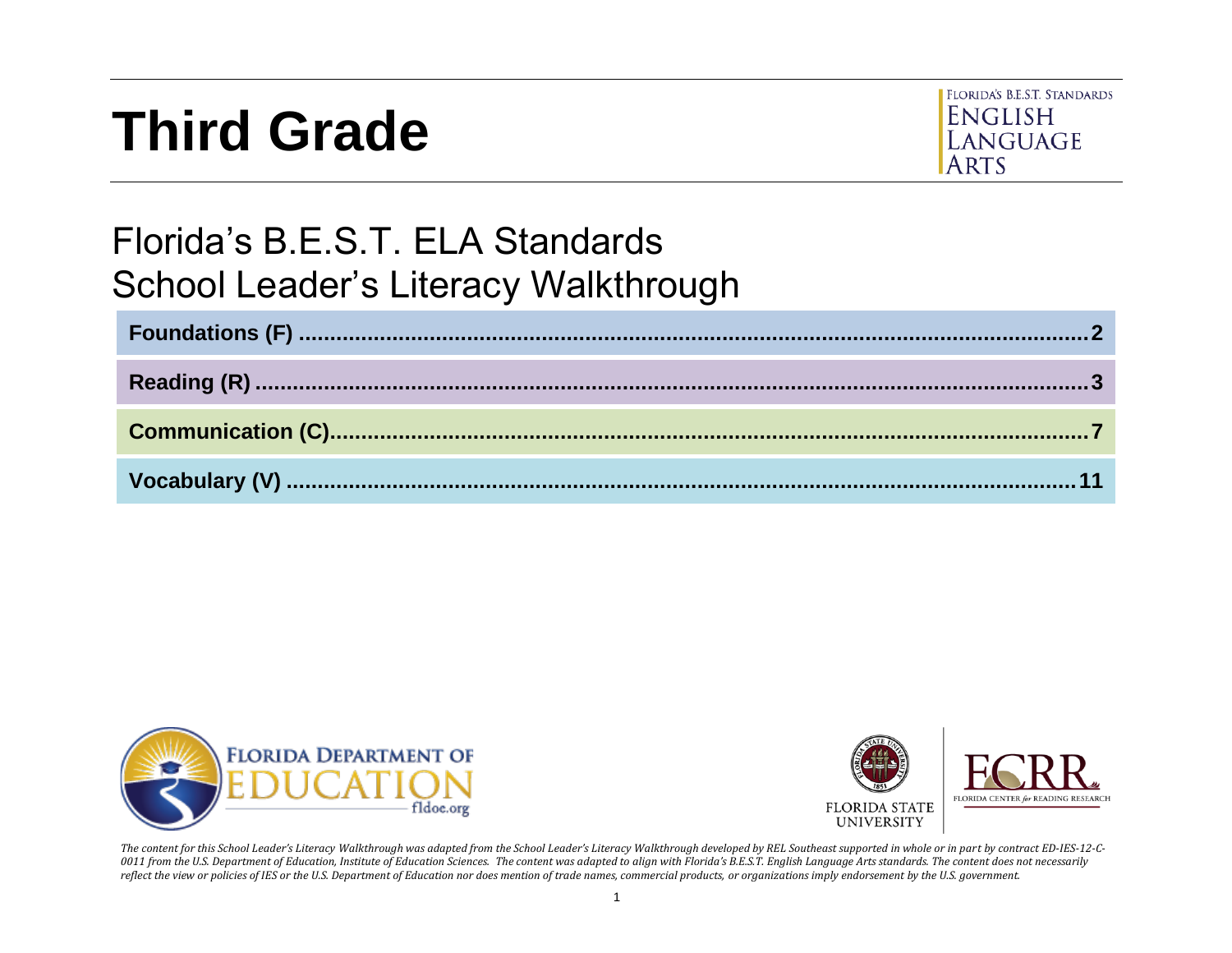#### **Third Grade Literacy Expectations**

**ELA.K12.EE.1.1 – Cite evidence to explain and justify reasoning,**

**ELA.K12.EE.2.1 – Read and comprehend grade-level complex texts proficiently.**

**ELA.K12.EE.3.1 – Make inferences to support comprehension.**

**ELA.K12.EE.4.1 – Use appropriate collaborative techniques and active listening skills when engaging in discussions in a variety of situations.**

**ELA.K12.EE.5.1 – Use the accepted rules governing a specific format to create quality work.**

**ELA.K12.EE.6.1 – Use appropriate voice and tone when speaking or writing.**

#### <span id="page-1-0"></span>**Third Grade Literacy Walkthrough Strand: Foundations (F)**

| Teacher | Date/Time: |
|---------|------------|
|         |            |
|         |            |

#### **B.E.S.T. ELA Standard: Learning and Applying Foundational Reading Skills**

|   | <b>Benchmarks</b>                                                                                                                                 | <b>Evidence</b>                 |                                                                                                                                                                                                                                                                                                                 |                                                                                                                                                                                                 |
|---|---------------------------------------------------------------------------------------------------------------------------------------------------|---------------------------------|-----------------------------------------------------------------------------------------------------------------------------------------------------------------------------------------------------------------------------------------------------------------------------------------------------------------|-------------------------------------------------------------------------------------------------------------------------------------------------------------------------------------------------|
|   | $\Box$ Phonics and Word Analysis - ELA.3.F.1.3 - Use<br>knowledge of grade-appropriate phonics and word-<br>analysis skills to decode words.      | Notes on Teacher Instruction    | <b>Instructional Delivery</b>                                                                                                                                                                                                                                                                                   | Notes on Student Learning                                                                                                                                                                       |
| □ | a. Decode words with common Greek and Latin roots and<br>affixes.                                                                                 |                                 | Accomplished Use<br>$\Box$<br>Explicit<br>$\Box$<br>Systematic<br>$\Box$<br>Differentiated<br>$\Box$<br>Scaffolded                                                                                                                                                                                              |                                                                                                                                                                                                 |
| □ | b. Decode words with common derivational suffixes and<br>describe how they turn words into different parts of<br>speech (e.g., -ful, -less, est). |                                 | $\Box$<br><b>Corrective Feedback</b><br>Ineffective Use<br>$\Box$<br>Explicit<br>$\Box$<br>Systematic<br>$\Box$<br>Differentiated                                                                                                                                                                               |                                                                                                                                                                                                 |
| □ | c. Decode multi-syllabic words.                                                                                                                   | <b>Instructional Materials:</b> | □<br>Scaffolded<br>$\Box$<br><b>Corrective Feedback</b>                                                                                                                                                                                                                                                         | Student Cognitive Engagement in Learning:<br>Most or all students are engaged in learning<br>0<br>□<br>Some students are engaged in learning<br>Few or no students are engaged in learning<br>□ |
|   | □ Fluency - ELA.3.F.1.4 - Read grade-level texts with<br>accuracy, automaticity, and appropriate prosody or<br>expression.                        | Notes on Teacher Instruction    | <b>Instructional Delivery</b>                                                                                                                                                                                                                                                                                   | Notes on Student Learning                                                                                                                                                                       |
|   |                                                                                                                                                   | <b>Instructional Materials:</b> | Accomplished Use<br>$\Box$<br>Explicit<br>$\Box$<br>Systematic<br>$\Box$<br>Differentiated<br>$\Box$<br>Scaffolded<br>$\Box$<br><b>Corrective Feedback</b><br>Ineffective Use<br>$\Box$ Explicit<br>$\Box$<br>Systematic<br>$\Box$<br>Differentiated<br>$\Box$<br>Scaffolded<br>□<br><b>Corrective Feedback</b> | Student Cognitive Engagement in Learning:<br>Most or all students are engaged in learning<br>□<br>Some students are engaged in learning<br>Few or no students are engaged in learning<br>0      |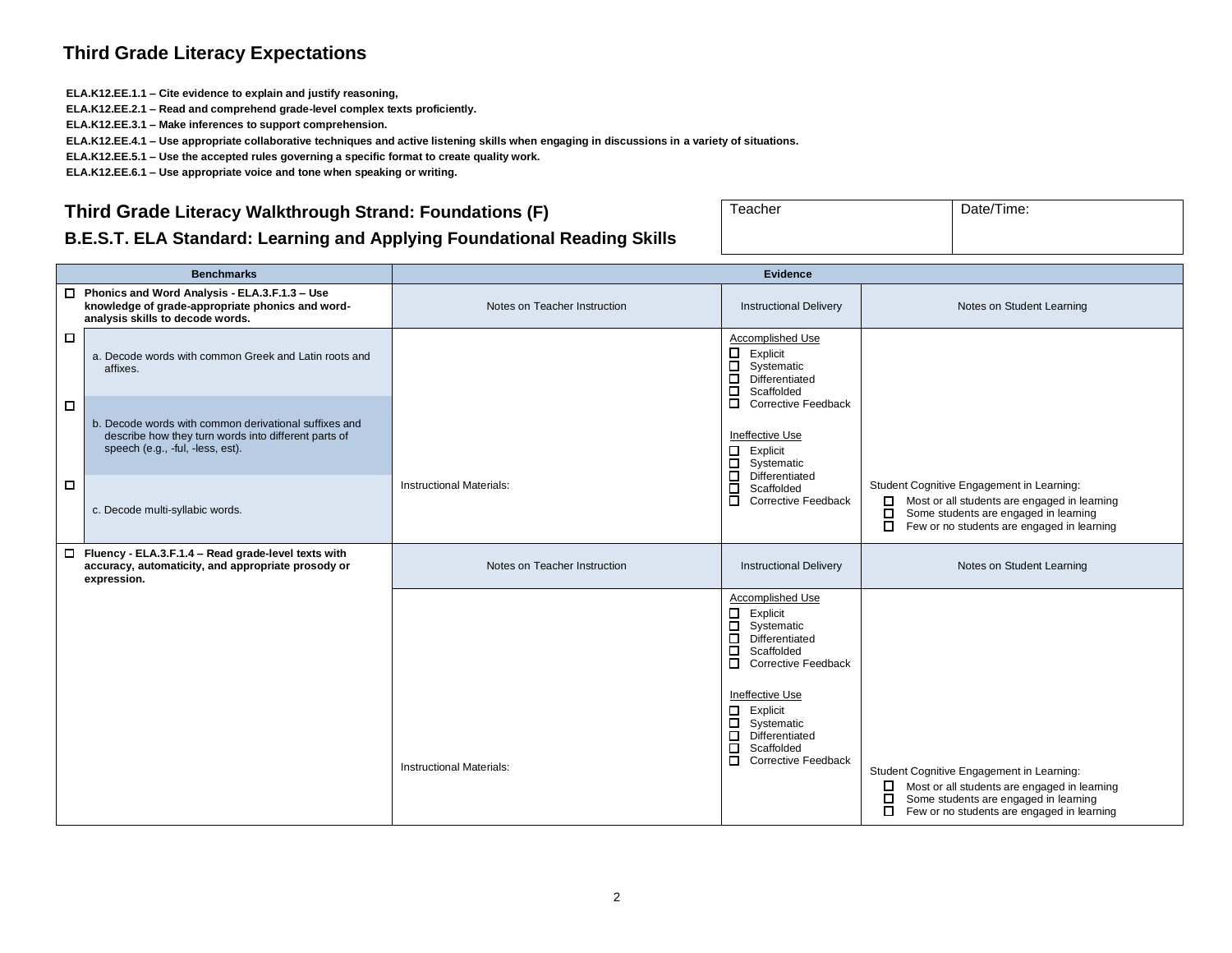#### <span id="page-2-0"></span>**Third Grade Literacy Walkthrough Strand: Reading (R)**

#### **B.E.S.T. ELA Standard: Reading Prose and Poetry**

| Teacher: | Date/Time: |
|----------|------------|
|          |            |

| <b>Benchmarks</b>                                                                                                                    | <b>Evidence</b>                 |                                                                                                                                                                                                                                                                                                          |                                                                                                                                                                                                           |
|--------------------------------------------------------------------------------------------------------------------------------------|---------------------------------|----------------------------------------------------------------------------------------------------------------------------------------------------------------------------------------------------------------------------------------------------------------------------------------------------------|-----------------------------------------------------------------------------------------------------------------------------------------------------------------------------------------------------------|
| Literary Elements - ELA.3.R.1.1 - Explain how one<br>$\Box$<br>or more characters develop throughout the plot in a<br>literary text. | Notes on Teacher Instruction    | <b>Instructional Delivery</b>                                                                                                                                                                                                                                                                            | Notes on Student Learning                                                                                                                                                                                 |
|                                                                                                                                      |                                 | <b>Accomplished Use</b><br>$\Box$<br>Explicit<br>Systematic<br>ō<br>Differentiated<br>О.<br>Scaffolded<br><b>Corrective Feedback</b>                                                                                                                                                                     |                                                                                                                                                                                                           |
|                                                                                                                                      | Instructional Materials:        | Ineffective Use<br>Explicit<br>□<br>Systematic<br>$\Box$<br>Differentiated<br>$\Box$<br>Scaffolded<br>О.<br><b>Corrective Feedback</b>                                                                                                                                                                   | Student Cognitive Engagement in Learning:<br>Most or all students are engaged in learning<br>$\Box$<br>Some students are engaged in learning<br>$\Box$<br>Few or no students are engaged in learning      |
| Theme - ELA.3.R.1.2 - Explain a theme and how it<br>develops, using details, in a literary text.                                     | Notes on Teacher Instruction    | <b>Instructional Delivery</b>                                                                                                                                                                                                                                                                            | Notes on Student Learning                                                                                                                                                                                 |
|                                                                                                                                      | <b>Instructional Materials:</b> | Accomplished Use<br>$\Box$ Explicit<br>Systematic<br>$\Box$<br>ō<br>Differentiated<br>$\Box$<br>Scaffolded<br>$\Box$<br><b>Corrective Feedback</b><br>Ineffective Use<br>$\Box$<br>Explicit<br>□<br>Systematic<br>$\Box$<br>Differentiated<br>$\Box$<br>Scaffolded<br>П.<br><b>Corrective Feedback</b>   | Student Cognitive Engagement in Learning:<br>Most or all students are engaged in learning<br>0<br>Some students are engaged in learning<br>$\Box$<br>Few or no students are engaged in learning<br>$\Box$ |
| Perspective and Point of View - ELA.3.R.1.3 - Explain<br>$\Box$<br>different characters' perspectives in a literary text.            | Notes on Teacher Instruction    | <b>Instructional Delivery</b>                                                                                                                                                                                                                                                                            | Notes on Student Learning                                                                                                                                                                                 |
|                                                                                                                                      | <b>Instructional Materials:</b> | <b>Accomplished Use</b><br>$\Box$<br>Explicit<br>Systematic<br>П.<br>$\Box$<br>Differentiated<br>0<br>Scaffolded<br>0<br><b>Corrective Feedback</b><br>Ineffective Use<br>П.<br>Explicit<br>$\Box$<br>Systematic<br>$\Box$<br>Differentiated<br>$\Box$<br>Scaffolded<br>О.<br><b>Corrective Feedback</b> | Student Cognitive Engagement in Learning:<br>Most or all students are engaged in learning<br>□<br>Some students are engaged in learning<br>□                                                              |
|                                                                                                                                      |                                 |                                                                                                                                                                                                                                                                                                          | Few or no students are engaged in learning<br>$\Box$                                                                                                                                                      |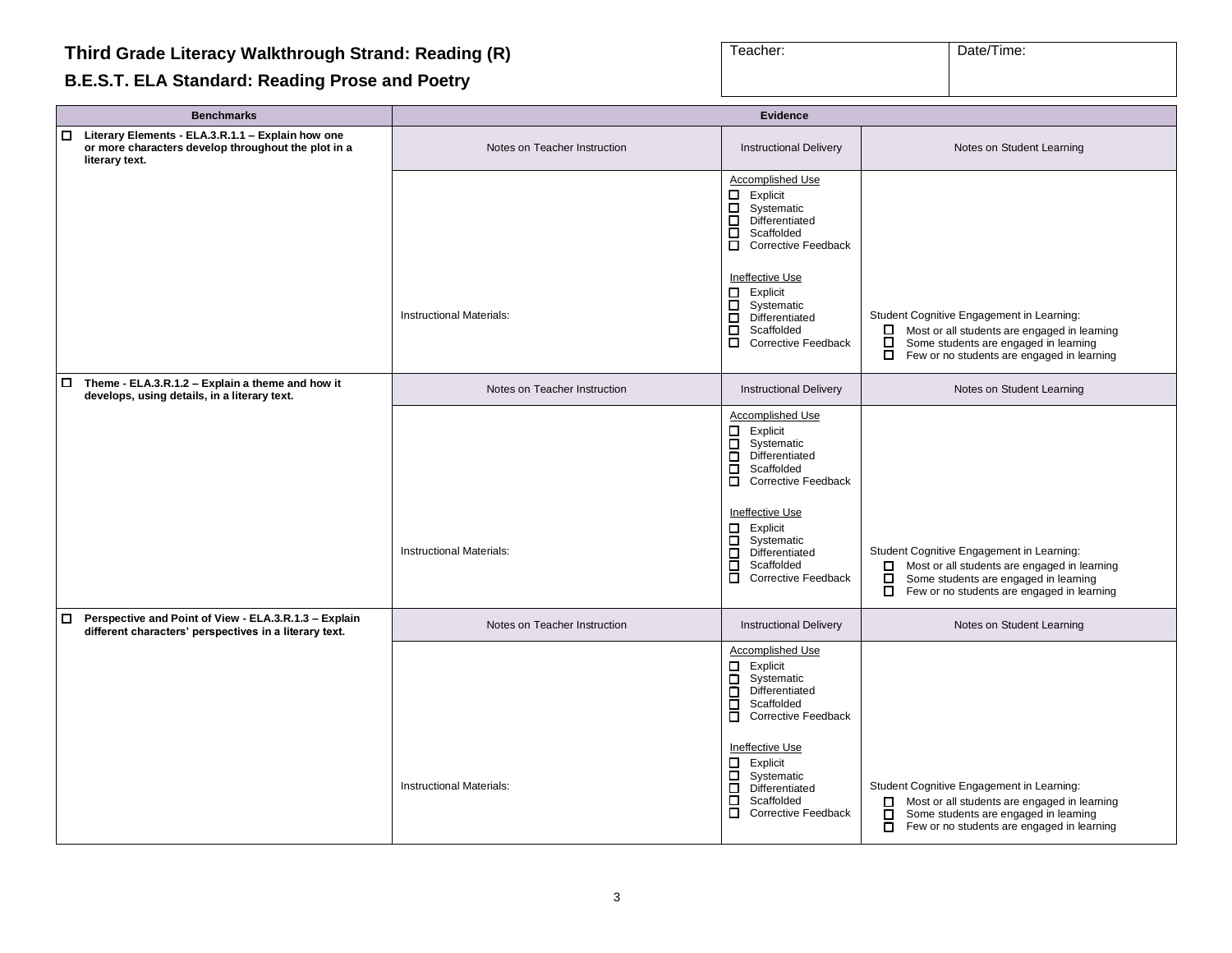#### **Third Grade Literacy Walkthrough Strand: Reading (R)**

#### **B.E.S.T. ELA Standard: Reading Prose and Poetry**

| Teacher: | Date/Time: |  |
|----------|------------|--|
|          |            |  |

|        | <b>Benchmarks</b>                                                                                 | <b>Evidence</b>                 |                                                                                                                                   |                                                                                                                                                                                                 |
|--------|---------------------------------------------------------------------------------------------------|---------------------------------|-----------------------------------------------------------------------------------------------------------------------------------|-------------------------------------------------------------------------------------------------------------------------------------------------------------------------------------------------|
| $\Box$ | Poetry - ELA.3.R.1.4 – Identify types of poems: free verse,<br>rhymed verse, haiku, and limerick. | Notes on Teacher Instruction    | <b>Instructional Delivery</b>                                                                                                     | Notes on Student Learning                                                                                                                                                                       |
|        |                                                                                                   |                                 | Accomplished Use<br>O<br>Explicit<br>□<br>Systematic<br>囗<br>Differentiated<br>口<br>Scaffolded<br>□<br><b>Corrective Feedback</b> |                                                                                                                                                                                                 |
|        |                                                                                                   | <b>Instructional Materials:</b> | Ineffective Use<br>0<br>Explicit<br>◻<br>Systematic<br>□<br>Differentiated<br>◻<br>Scaffolded<br>□<br><b>Corrective Feedback</b>  | Student Cognitive Engagement in Learning:<br>□<br>Most or all students are engaged in learning<br>□<br>Some students are engaged in learning<br>□<br>Few or no students are engaged in learning |

#### **B.E.S.T. ELA Standard: Reading Informational Text**

| <b>Benchmarks</b>                                                                                                                                                           | <b>Evidence</b>                 |                                                                                                                                          |                                                                                                                                                                                                 |
|-----------------------------------------------------------------------------------------------------------------------------------------------------------------------------|---------------------------------|------------------------------------------------------------------------------------------------------------------------------------------|-------------------------------------------------------------------------------------------------------------------------------------------------------------------------------------------------|
| □<br>Structure - ELA.3.R.2.1 - Explain how text features<br>contribute to meaning and identify the text structures of<br>chronology, comparison, and cause/effect in texts. | Notes on Teacher Instruction    | <b>Instructional Delivery</b>                                                                                                            | Notes on Student Learning                                                                                                                                                                       |
|                                                                                                                                                                             |                                 | Accomplished Use<br>$\Box$ Explicit<br>Systematic<br>□<br>□<br>Differentiated<br>□<br>Scaffolded<br>П<br><b>Corrective Feedback</b>      |                                                                                                                                                                                                 |
|                                                                                                                                                                             | <b>Instructional Materials:</b> | Ineffective Use<br>Explicit<br>□<br>Systematic<br>□<br>Differentiated<br>□<br>Scaffolded<br>□<br><b>Corrective Feedback</b><br>п         | Student Cognitive Engagement in Learning:<br>Most or all students are engaged in learning<br>□<br>Some students are engaged in learning<br>п<br>Few or no students are engaged in learning      |
| $\Box$<br>Central Idea - ELA.3.R.2.2 - Identify the central idea and<br>explain how relevant details support that idea in a text.                                           | Notes on Teacher Instruction    | <b>Instructional Delivery</b>                                                                                                            | Notes on Student Learning                                                                                                                                                                       |
|                                                                                                                                                                             |                                 | <b>Accomplished Use</b><br>Explicit<br>□<br>Systematic<br>◻<br>Differentiated<br>$\Box$<br>Scaffolded<br>◻<br><b>Corrective Feedback</b> |                                                                                                                                                                                                 |
|                                                                                                                                                                             | <b>Instructional Materials:</b> | Ineffective Use<br>□<br>Explicit<br>□<br>Systematic<br>◻<br>Differentiated<br>□<br>Scaffolded<br><b>Corrective Feedback</b><br>П         | Student Cognitive Engagement in Learning:<br>Most or all students are engaged in learning<br>□<br>□<br>Some students are engaged in learning<br>Few or no students are engaged in learning<br>п |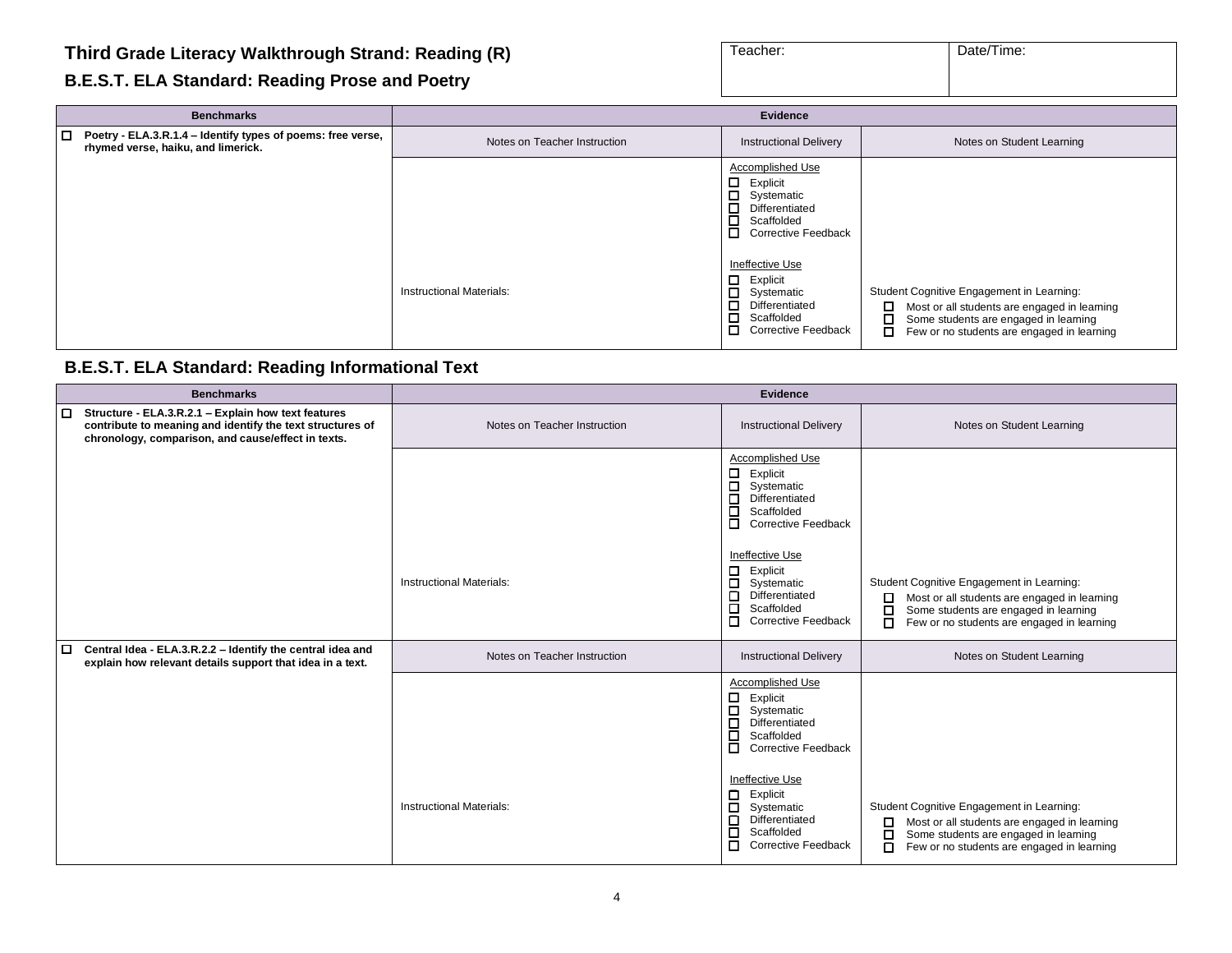# **B.E.S.T. ELA Standard: Reading Informational Text**

| Teacher: | Date/Time: |
|----------|------------|
|          |            |

|        | <b>Benchmarks</b>                                                                                                               | Evidence                        |                                                                                                                                                                                                                                                                                                              |                                                                                                                                                                                                      |
|--------|---------------------------------------------------------------------------------------------------------------------------------|---------------------------------|--------------------------------------------------------------------------------------------------------------------------------------------------------------------------------------------------------------------------------------------------------------------------------------------------------------|------------------------------------------------------------------------------------------------------------------------------------------------------------------------------------------------------|
| $\Box$ | Author's Purpose and Perspective - ELA.3.R.2.3 - Explain<br>the development of an author's purpose in an<br>informational text. | Notes on Teacher Instruction    | <b>Instructional Delivery</b>                                                                                                                                                                                                                                                                                | Notes on Student Learning                                                                                                                                                                            |
|        |                                                                                                                                 | <b>Instructional Materials:</b> | Accomplished Use<br>$\Box$ Explicit<br>Systematic<br>$\Box$ Differentiated<br>$\Box$<br>Scaffolded<br>Corrective Feedback<br>Ineffective Use<br>$\Box$ Explicit<br>$\overline{\Box}$ Systematic<br>$\Box$<br>Differentiated<br>$\Box$<br>Scaffolded<br>$\Box$<br><b>Corrective Feedback</b>                  | Student Cognitive Engagement in Learning:<br>$\Box$<br>Most or all students are engaged in learning<br>□<br>Some students are engaged in learning<br>□<br>Few or no students are engaged in learning |
| $\Box$ | Argument - ELA.3.R.2.4 - Identify an author's claim<br>and explain how an author uses evidence to support<br>the claim.         | Notes on Teacher Instruction    | <b>Instructional Delivery</b>                                                                                                                                                                                                                                                                                | Notes on Student Learning                                                                                                                                                                            |
|        |                                                                                                                                 | <b>Instructional Materials:</b> | <b>Accomplished Use</b><br>$\Box$<br>Explicit<br>$\Box$<br>Systematic<br>Differentiated<br>$\Box$<br>$\Box$<br>Scaffolded<br>$\Box$<br><b>Corrective Feedback</b><br>Ineffective Use<br>$\Box$ Explicit<br>Systematic<br>$\Box$<br>Differentiated<br>$\Box$<br>Scaffolded<br>□<br><b>Corrective Feedback</b> | Student Cognitive Engagement in Learning:<br>Most or all students are engaged in learning<br>$\Box$<br>□<br>Some students are engaged in learning<br>□<br>Few or no students are engaged in learning |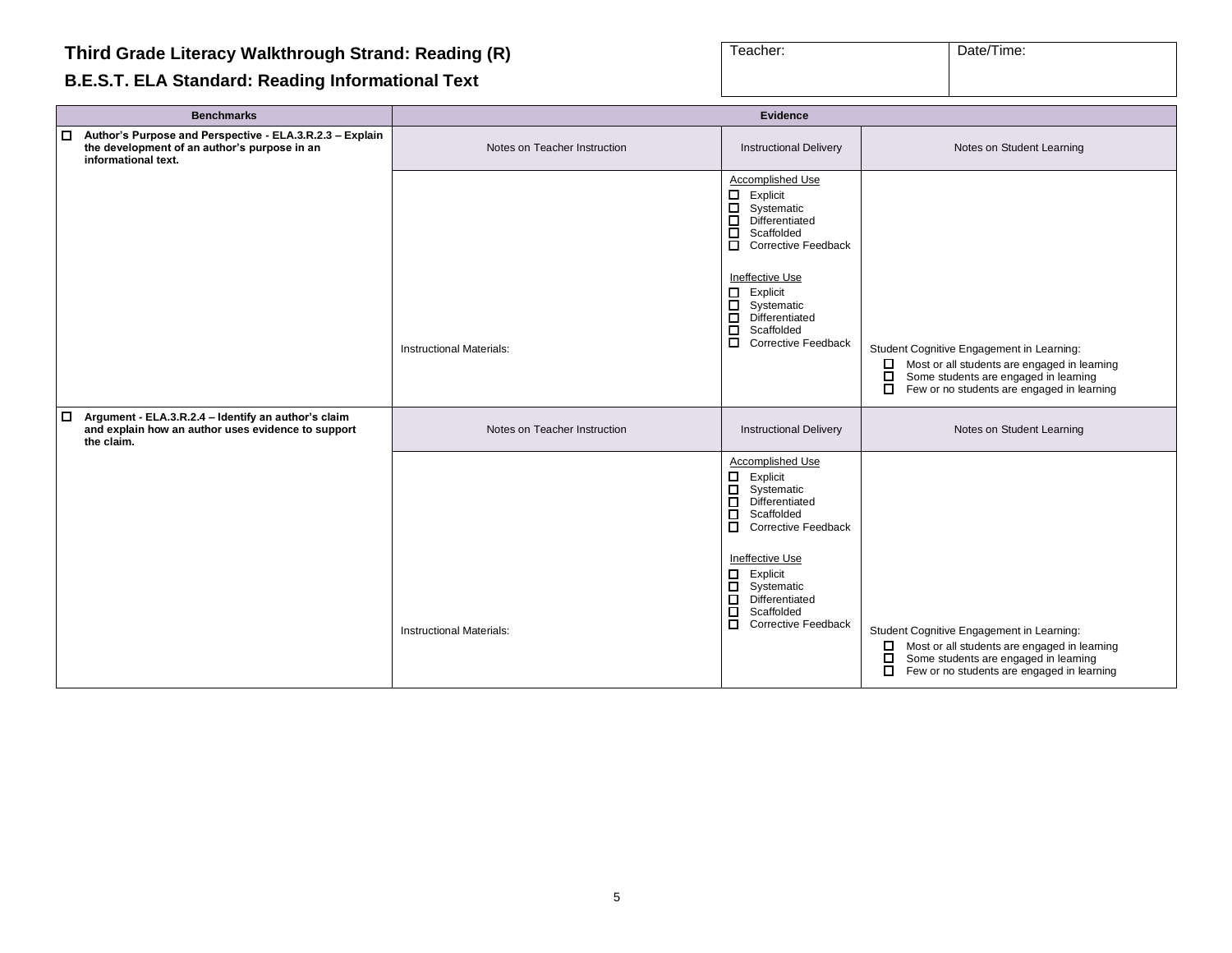#### **Third Grade Literacy Walkthrough Strand: Reading (R)**

#### **B.E.S.T. ELA Standard: Reading Across Genres**

| Teacher: | Date/Time: |
|----------|------------|
|          |            |

| <b>Benchmarks</b>                                                                                                                      |                                 | <b>Evidence</b>                                                                                                                                                                                                                                                                                                |                                                                                                                                                                                                           |
|----------------------------------------------------------------------------------------------------------------------------------------|---------------------------------|----------------------------------------------------------------------------------------------------------------------------------------------------------------------------------------------------------------------------------------------------------------------------------------------------------------|-----------------------------------------------------------------------------------------------------------------------------------------------------------------------------------------------------------|
| $\Box$ Figurative Language - ELA.3.R.3.1 - Identify and explain<br>metaphors, personification, and hyperbole<br>in text(s).            | Notes on Teacher Instruction    | <b>Instructional Delivery</b>                                                                                                                                                                                                                                                                                  | Notes on Student Learning                                                                                                                                                                                 |
|                                                                                                                                        |                                 | Accomplished Use<br>$\Box$<br>Explicit<br>$\Box$<br>Systematic<br>$\Box$<br>Differentiated<br>$\Box$<br>Scaffolded<br>0<br><b>Corrective Feedback</b>                                                                                                                                                          |                                                                                                                                                                                                           |
|                                                                                                                                        | <b>Instructional Materials:</b> | Ineffective Use<br>$\Box$<br>Explicit<br>$\Box$<br>Systematic<br>Differentiated<br>$\Box$<br>$\Box$<br>Scaffolded<br>Corrective Feedback                                                                                                                                                                       | Student Cognitive Engagement in Learning:<br>Most or all students are engaged in learning<br>□<br>ō<br>Some students are engaged in learning<br>Few or no students are engaged in learning                |
| $\Box$ Paraphrase and Summarize - ELA.3.R.3.2 - Summarize a<br>text to enhance comprehension.                                          | Notes on Teacher Instruction    | <b>Instructional Delivery</b>                                                                                                                                                                                                                                                                                  | Notes on Student Learning                                                                                                                                                                                 |
| □<br>a. Include plot and theme for a literacy text.<br>b. Use the central idea and relevant details for an<br>□<br>informational text. | <b>Instructional Materials:</b> | Accomplished Use<br>0<br>Explicit<br>$\Box$<br>Systematic<br>$\Box$<br>Differentiated<br>$\Box$<br>Scaffolded<br>Corrective Feedback<br>Ineffective Use<br>$\Box$<br>Explicit<br>$\Box$<br>Systematic<br>$\Box$<br>Differentiated<br>□<br>Scaffolded<br>$\Box$<br><b>Corrective Feedback</b>                   | Student Cognitive Engagement in Learning:<br>Most or all students are engaged in learning<br>□<br>$\Box$<br>Some students are engaged in learning<br>$\Box$<br>Few or no students are engaged in learning |
| □ Comparative Reading - ELA.3.R.3.3 - Compare and<br>contrast how two authors present information on the<br>same topic or theme        | Notes on Teacher Instruction    | <b>Instructional Delivery</b>                                                                                                                                                                                                                                                                                  | Notes on Student Learning                                                                                                                                                                                 |
|                                                                                                                                        | Instructional Materials:        | Accomplished Use<br>О.<br>Explicit<br>$\Box$<br>Systematic<br>$\Box$<br>Differentiated<br>$\Box$<br>Scaffolded<br>0<br><b>Corrective Feedback</b><br>Ineffective Use<br>$\Box$<br>Explicit<br>$\Box$<br>Systematic<br>$\Box$<br>Differentiated<br>$\Box$<br>Scaffolded<br>$\Box$<br><b>Corrective Feedback</b> | Student Cognitive Engagement in Learning:<br>Most or all students are engaged in learning<br>□<br>Some students are engaged in learning<br>Few or no students are engaged in learning                     |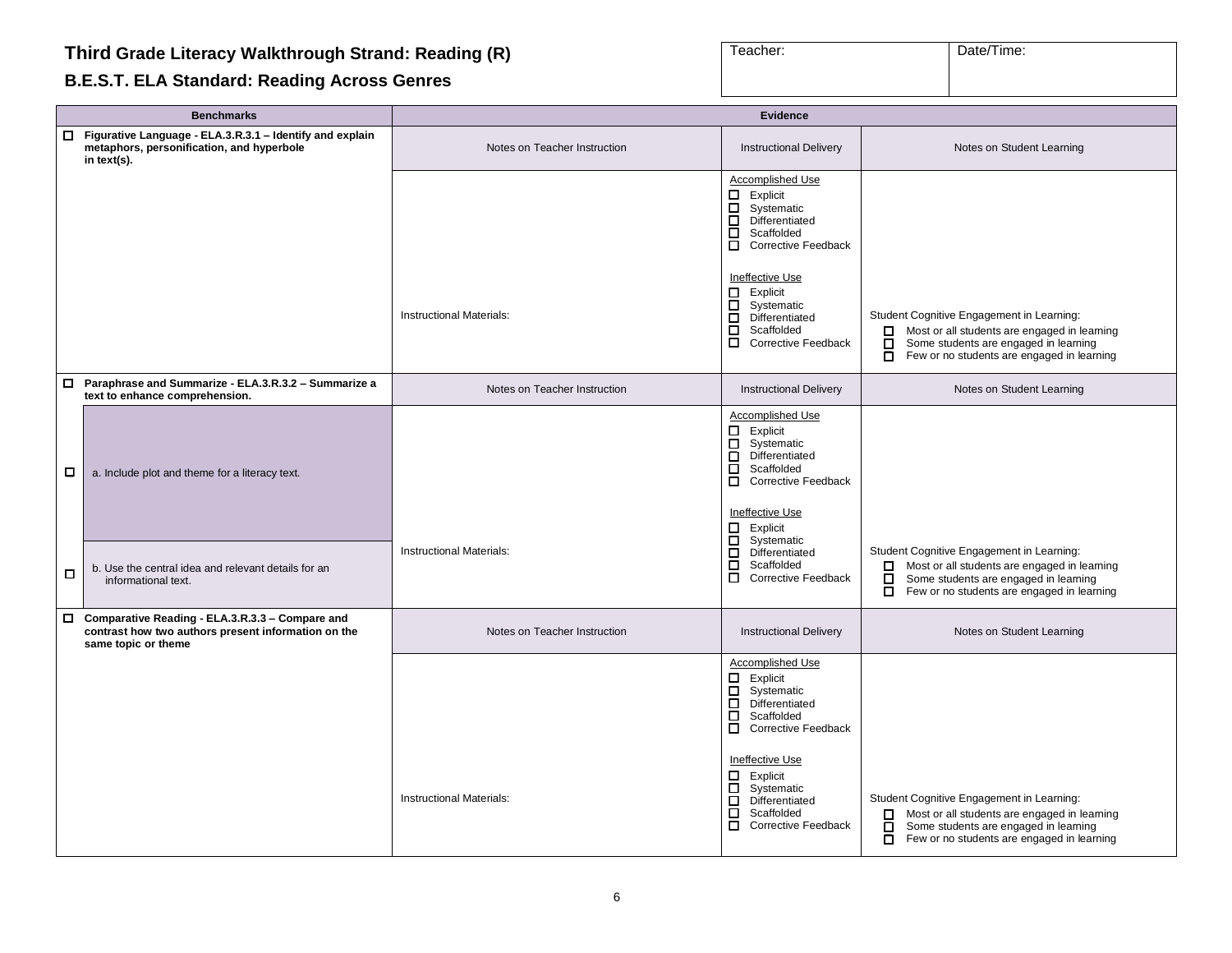#### <span id="page-6-0"></span>**B.E.S.T. ELA Standard: Communicating through Writing**

| Teacher: | Date/Time: |
|----------|------------|
|          |            |

| <b>Benchmarks</b>                                                                                                                                                                                                              | <b>Evidence</b>                 |                                                                                                                                                                                                                                                                                        |                                                                                                                                                                                                                    |
|--------------------------------------------------------------------------------------------------------------------------------------------------------------------------------------------------------------------------------|---------------------------------|----------------------------------------------------------------------------------------------------------------------------------------------------------------------------------------------------------------------------------------------------------------------------------------|--------------------------------------------------------------------------------------------------------------------------------------------------------------------------------------------------------------------|
| $\Box$<br>Handwriting - ELA.3.C.1.1 - Write in cursive all upper-and<br>lowercase letters.                                                                                                                                     | Notes on Teacher Instruction    | <b>Instructional Delivery</b>                                                                                                                                                                                                                                                          | Notes on Student Learning                                                                                                                                                                                          |
|                                                                                                                                                                                                                                |                                 | Accomplished Use<br>$\Box$ Explicit<br>Systematic<br>□<br>$\Box$<br>Differentiated<br>П<br>Scaffolded<br>Corrective Feedback                                                                                                                                                           |                                                                                                                                                                                                                    |
|                                                                                                                                                                                                                                | <b>Instructional Materials:</b> | Ineffective Use<br>$\Box$ Explicit<br>П<br>Systematic<br>П.<br>Differentiated<br>П<br>Scaffolded<br>$\Box$<br><b>Corrective Feedback</b>                                                                                                                                               | Student Cognitive Engagement in Learning:<br>Most or all students are engaged in learning<br>0<br>П<br>Some students are engaged in learning<br>$\overline{\square}$<br>Few or no students are engaged in learning |
| $\Box$<br>Narrative Writing - ELA.3.C.1.2 - Write personal or<br>fictional narratives using a logical sequence of events,<br>appropriate descriptions, dialogue, a variety of<br>transitional words or phrases, and an ending. | <b>Teacher Instruction</b>      | <b>Instructional Delivery</b>                                                                                                                                                                                                                                                          | <b>Student Learning</b>                                                                                                                                                                                            |
|                                                                                                                                                                                                                                | <b>Instructional Materials:</b> | Accomplished Use<br>Explicit<br>8<br>8<br>Systematic<br>Differentiated<br>ō<br>Scaffolded<br>$\Box$<br><b>Corrective Feedback</b><br>Ineffective Use<br>$\Box$ Explicit<br>$\Box$<br>Systematic<br>ō<br>Differentiated<br>$\Box$<br>Scaffolded<br>$\Box$<br><b>Corrective Feedback</b> | Student Cognitive Engagement in Learning:<br>Most or all students are engaged in learning<br>□<br>$\Box$<br>Some students are engaged in learning<br>$\Box$<br>Few or no students are engaged in learning          |
| Argumentative Writing - ELA.3.C.1.3 - Write opinions<br>$\Box$<br>about a topic or text, include reasons supported by<br>details from one or more sources, use transitions, and<br>provide a conclusion                        | Notes on Teacher Instruction    | <b>Instructional Delivery</b>                                                                                                                                                                                                                                                          | Notes on Student Learning                                                                                                                                                                                          |
|                                                                                                                                                                                                                                |                                 | Accomplished Use<br>Explicit<br>□<br>口<br>Systematic<br>$\Box$<br>Differentiated<br>$\Box$<br>Scaffolded<br>П<br><b>Corrective Feedback</b>                                                                                                                                            |                                                                                                                                                                                                                    |
|                                                                                                                                                                                                                                | Instructional Materials:        | Ineffective Use<br>Explicit<br>□<br>□<br>Systematic<br>ō<br>Differentiated<br>$\Box$<br>Scaffolded<br>$\Box$<br><b>Corrective Feedback</b>                                                                                                                                             | Student Cognitive Engagement in Learning:<br>Most or all students are engaged in learning<br>0.<br>Some students are engaged in learning<br>0<br>$\Box$ Few or no students are engaged in learning                 |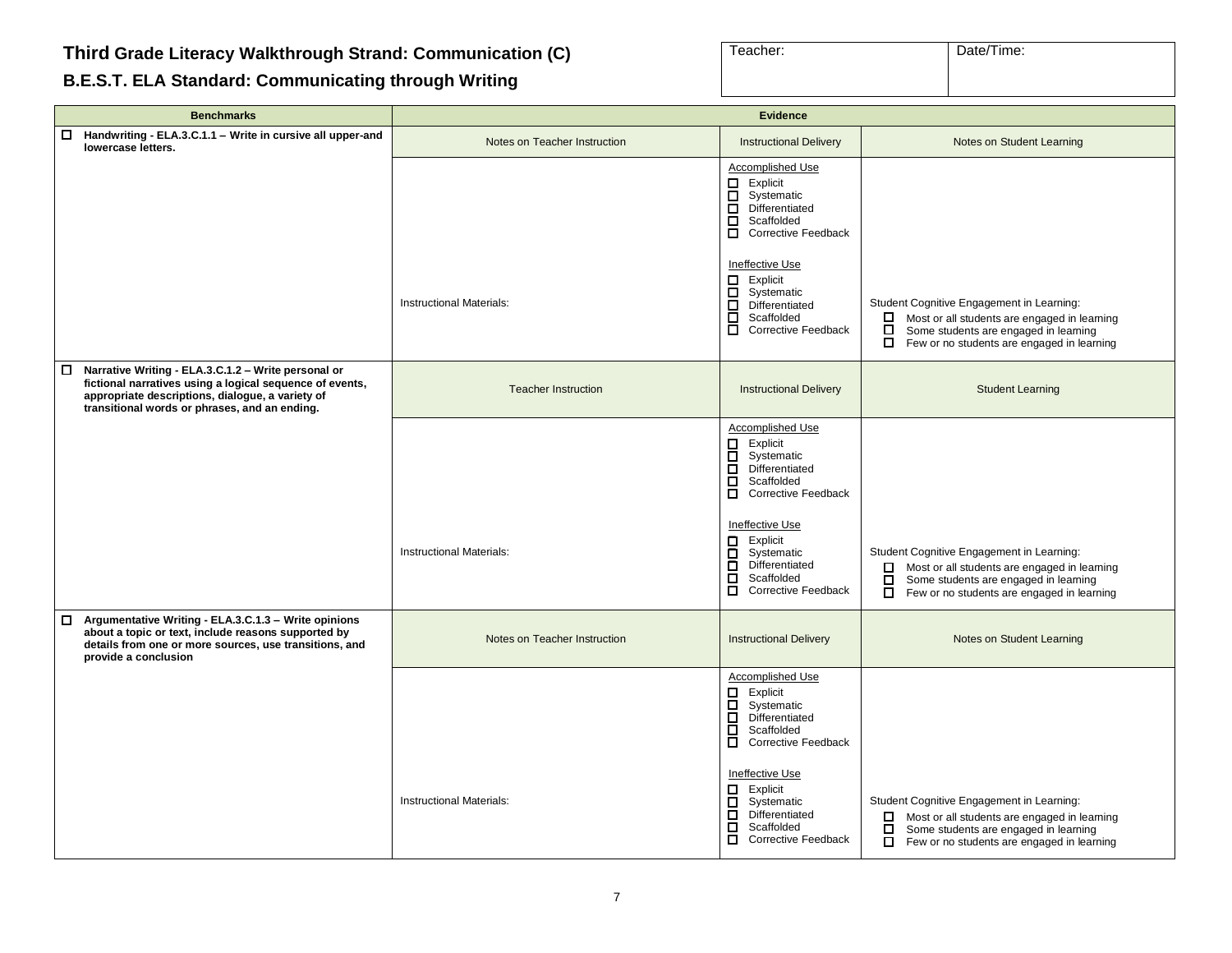#### **B.E.S.T. ELA Standard: Communicating through Writing**

| Teacher: | Date/Time: |
|----------|------------|
|          |            |

| <b>Benchmarks</b>                                                                                                                                                                                                    |                                 | Evidence                                                                                                                                                       |                                                                                                                                                                                                      |
|----------------------------------------------------------------------------------------------------------------------------------------------------------------------------------------------------------------------|---------------------------------|----------------------------------------------------------------------------------------------------------------------------------------------------------------|------------------------------------------------------------------------------------------------------------------------------------------------------------------------------------------------------|
| $\Box$<br>Expository Writing - ELA.3.C.1.4 - Write expository texts<br>about a topic, using one or more sources, providing an<br>introduction, facts and details, some elaboration,<br>transitions, and a conclusion | Notes on Teacher Instruction    | <b>Instructional Delivery</b>                                                                                                                                  | Notes on Student Learning                                                                                                                                                                            |
|                                                                                                                                                                                                                      |                                 | Accomplished Use<br>$\Box$<br>Explicit<br>□<br>Systematic<br>□<br>Differentiated<br>□<br>Scaffolded<br>□<br><b>Corrective Feedback</b>                         |                                                                                                                                                                                                      |
|                                                                                                                                                                                                                      | <b>Instructional Materials:</b> | Ineffective Use<br>□<br>Explicit<br>□<br>Systematic<br>о<br>Differentiated<br>Scaffolded<br>口<br>п<br><b>Corrective Feedback</b>                               | Student Cognitive Engagement in Learning:<br>Most or all students are engaged in learning<br>□<br>$\Box$<br>Some students are engaged in learning<br>□<br>Few or no students are engaged in learning |
| □<br>Improving Writing - ELA.3.C.1.5 - Improve writing as<br>needed by planning, revising, and editing with guidance<br>and support from adults and feedback from peers.                                             | Notes on Teacher Instruction    | <b>Instructional Delivery</b>                                                                                                                                  | Notes on Student Learning                                                                                                                                                                            |
|                                                                                                                                                                                                                      |                                 | Accomplished Use<br>□<br>Explicit<br>▣<br>Systematic<br>□<br>Differentiated<br>$\Box$<br>Scaffolded<br>$\Box$<br><b>Corrective Feedback</b><br>Ineffective Use |                                                                                                                                                                                                      |
|                                                                                                                                                                                                                      | <b>Instructional Materials:</b> | □<br>Explicit<br>$\Box$<br>Systematic<br>$\overline{\mathsf{L}}$<br>Differentiated<br>Scaffolded<br>$\Box$<br><b>Corrective Feedback</b>                       | Student Cognitive Engagement in Learning:<br>Most or all students are engaged in learning<br>□<br>□<br>Some students are engaged in learning<br>□<br>Few or no students are engaged in learning      |

# **B.E.S.T. ELA Standard: Communicating Orally**

| <b>Benchmarks</b>                                                                                                                                                       | Evidence                        |                                                                                                                                                       |                                                                                                                                                                                                      |
|-------------------------------------------------------------------------------------------------------------------------------------------------------------------------|---------------------------------|-------------------------------------------------------------------------------------------------------------------------------------------------------|------------------------------------------------------------------------------------------------------------------------------------------------------------------------------------------------------|
| $\Box$<br>Oral Presentation - ELA.3.C.2.1 - Present information<br>orally, in a logical sequence, using nonverbal cues,<br>appropriate volume, and clear pronunciation. | Notes on Teacher Instruction    | <b>Instructional Delivery</b>                                                                                                                         | Notes on Student Learning                                                                                                                                                                            |
|                                                                                                                                                                         |                                 | Accomplished Use<br>□<br>Explicit<br>$\Box$<br>Systematic<br>$\Box$<br>Differentiated<br>$\Box$<br>Scaffolded<br>$\Box$<br><b>Corrective Feedback</b> |                                                                                                                                                                                                      |
|                                                                                                                                                                         | <b>Instructional Materials:</b> | Ineffective Use<br>$\Box$<br>Explicit<br>$\Box$<br>Systematic<br>$\Box$<br>Differentiated<br>$\Box$<br>Scaffolded<br>□<br><b>Corrective Feedback</b>  | Student Cognitive Engagement in Learning:<br>□<br>Most or all students are engaged in learning<br>$\Box$<br>Some students are engaged in learning<br>□<br>Few or no students are engaged in learning |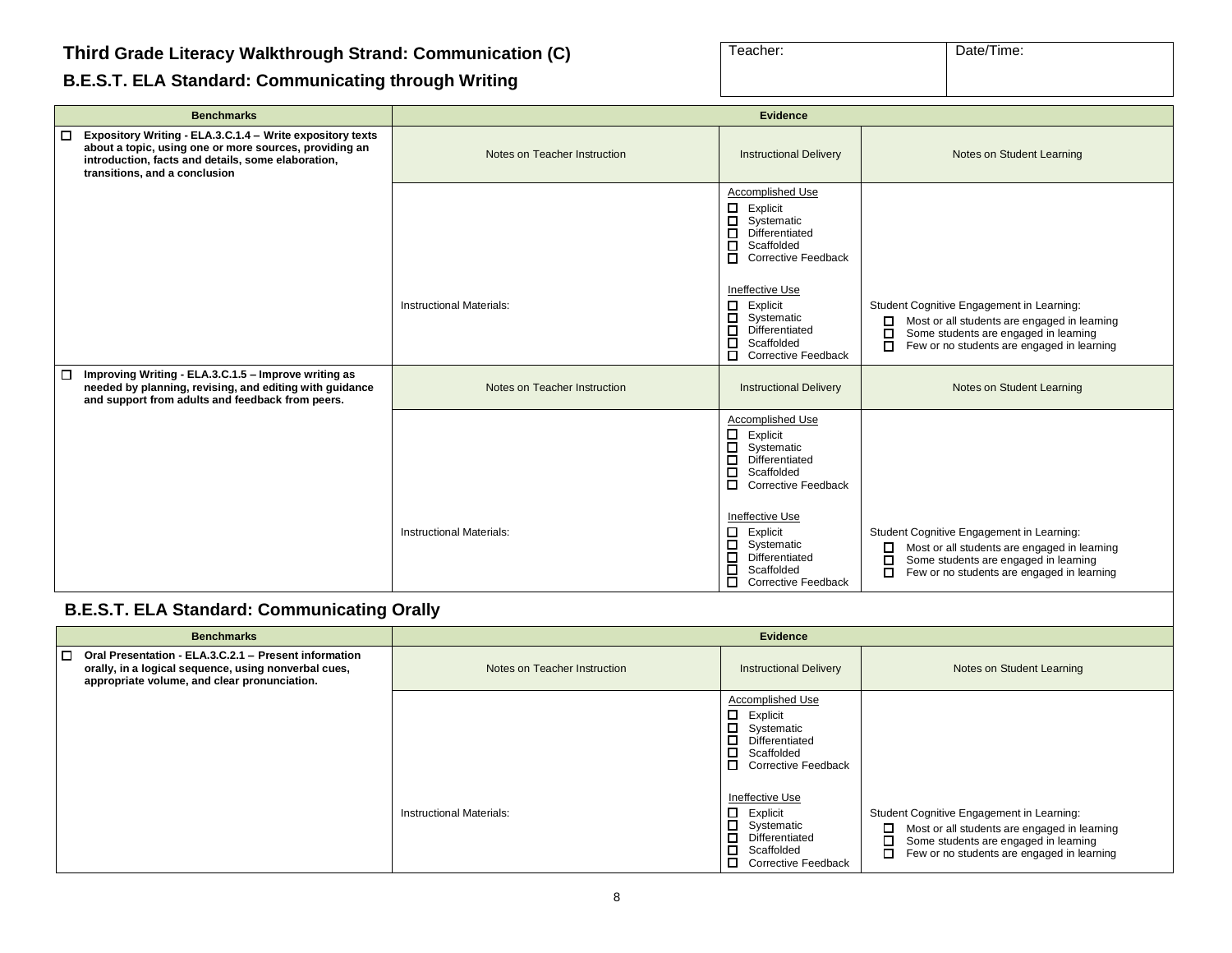| Teacher: | Date/Time: |
|----------|------------|
|          |            |
|          |            |

#### **B.E.S.T. ELA Standard: Conventions**

| <b>Benchmarks</b>                                                                                                                                                 |                                 | Evidence                                                                                                                                                                                                                                                                                                |                                                                                                                                                                                                      |
|-------------------------------------------------------------------------------------------------------------------------------------------------------------------|---------------------------------|---------------------------------------------------------------------------------------------------------------------------------------------------------------------------------------------------------------------------------------------------------------------------------------------------------|------------------------------------------------------------------------------------------------------------------------------------------------------------------------------------------------------|
| □ Following Conventions - ELA.3.C.3.1 - Follow the rules of<br>Standard English grammar, punctuation, capitalization,<br>and spelling appropriate to grade level. | Notes on Teacher Instruction    | <b>Instructional Delivery</b>                                                                                                                                                                                                                                                                           | Notes on Student Learning                                                                                                                                                                            |
|                                                                                                                                                                   | <b>Instructional Materials:</b> | <b>Accomplished Use</b><br>□<br>Explicit<br>$\Box$<br>Systematic<br>$\Box$<br>Differentiated<br>□<br>Scaffolded<br>□<br><b>Corrective Feedback</b><br><b>Ineffective Use</b><br>$\Box$<br>Explicit<br>$\Box$<br>Systematic<br>□<br>Differentiated<br>о<br>Scaffolded<br>П<br><b>Corrective Feedback</b> | Student Cognitive Engagement in Learning:<br>□<br>Most or all students are engaged in learning<br>$\Box$<br>Some students are engaged in learning<br>□<br>Few or no students are engaged in learning |

#### **B.E.S.T. ELA Standard: Researching**

| <b>Benchmarks</b>                                                                                                                                                 | <b>Evidence</b>                 |                                                                                                                                                                                                                                                                        |                                                                                                                                                                                                 |
|-------------------------------------------------------------------------------------------------------------------------------------------------------------------|---------------------------------|------------------------------------------------------------------------------------------------------------------------------------------------------------------------------------------------------------------------------------------------------------------------|-------------------------------------------------------------------------------------------------------------------------------------------------------------------------------------------------|
| □<br>Researching and Using Information - ELA.3.C.4.1 -<br>Conduct research to answer a question, organizing<br>information about the topic from multiple sources. | Notes on Teacher Instruction    | <b>Instructional Delivery</b>                                                                                                                                                                                                                                          | Notes on Student Learning                                                                                                                                                                       |
|                                                                                                                                                                   | <b>Instructional Materials:</b> | Accomplished Use<br>□<br>Explicit<br>□<br>Systematic<br>□<br>Differentiated<br>□<br>Scaffolded<br>□<br><b>Corrective Feedback</b><br>Ineffective Use<br>Ο.<br>Explicit<br>$\Box$<br>Systematic<br>Differentiated<br>□<br>Scaffolded<br>П<br><b>Corrective Feedback</b> | Student Cognitive Engagement in Learning:<br>Most or all students are engaged in learning<br>□<br>◻<br>Some students are engaged in learning<br>◻<br>Few or no students are engaged in learning |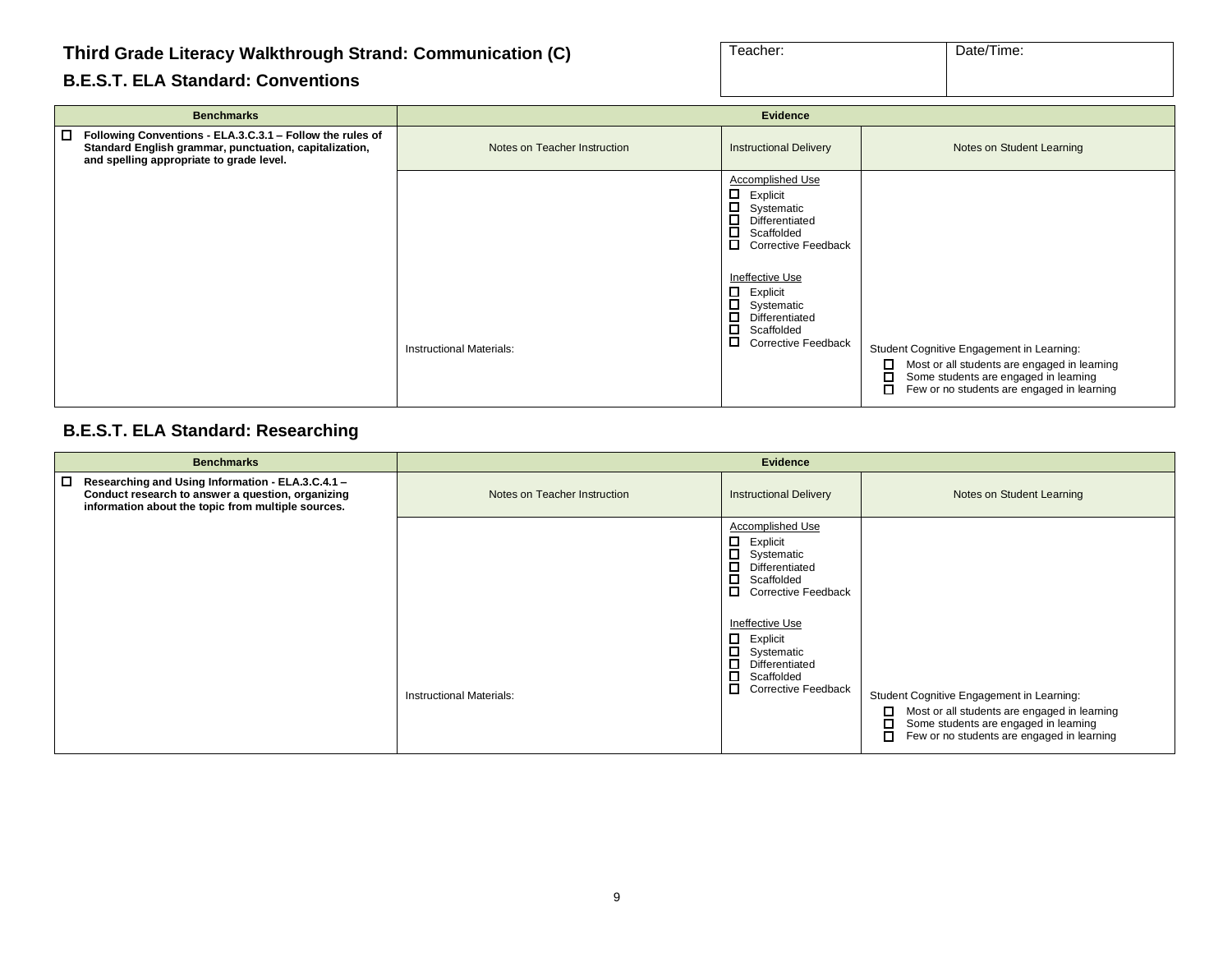### **B.E.S.T. ELA Standard: Creating and Collaborating**

| Teacher: | Date/Time: |
|----------|------------|
|          |            |
|          |            |

| <b>Benchmarks</b>                                                                                                                               |                                 | <b>Evidence</b>                                                                                                                                                                                                                                                                                                      |                                                                                                                                                                                                      |
|-------------------------------------------------------------------------------------------------------------------------------------------------|---------------------------------|----------------------------------------------------------------------------------------------------------------------------------------------------------------------------------------------------------------------------------------------------------------------------------------------------------------------|------------------------------------------------------------------------------------------------------------------------------------------------------------------------------------------------------|
| Multimedia - ELA.3.C.5.1 - Use two or more multimedia<br>□<br>elements to enhance oral and written tasks                                        | Notes on Teacher Instruction    | <b>Instructional Delivery</b>                                                                                                                                                                                                                                                                                        | Notes on Student Learning                                                                                                                                                                            |
|                                                                                                                                                 | <b>Instructional Materials:</b> | Accomplished Use<br>$\Box$<br>Explicit<br>$\Box$<br>Systematic<br>Differentiated<br>$\Box$<br>ō<br>Scaffolded<br>$\Box$<br><b>Corrective Feedback</b><br>Ineffective Use<br>Explicit<br>$\Box$<br>Systematic<br>$\Box$<br>$\Box$<br>Differentiated<br>ō<br>Scaffolded<br><b>Corrective Feedback</b><br>□             | Student Cognitive Engagement in Learning:<br>$\Box$<br>Most or all students are engaged in learning<br>о<br>Some students are engaged in learning<br>□<br>Few or no students are engaged in learning |
| Technology in Communication - ELA.3.C.5.2 - Use digital<br>writing tools individually or collaboratively to plan, draft,<br>and revise writing. | Notes on Teacher Instruction    | <b>Instructional Delivery</b>                                                                                                                                                                                                                                                                                        | Notes on Student Learning                                                                                                                                                                            |
|                                                                                                                                                 | <b>Instructional Materials:</b> | <b>Accomplished Use</b><br>$\Box$<br>Explicit<br>$\Box$<br>Systematic<br>$\Box$<br>Differentiated<br>Ō<br>Scaffolded<br>$\Box$<br><b>Corrective Feedback</b><br>Ineffective Use<br>$\Box$<br>Explicit<br>Systematic<br>$\Box$<br>$\Box$<br>Differentiated<br>$\Box$<br>Scaffolded<br>□<br><b>Corrective Feedback</b> | Student Cognitive Engagement in Learning:<br>$\Box$<br>Most or all students are engaged in learning<br>□<br>Some students are engaged in learning<br>□<br>Few or no students are engaged in learning |